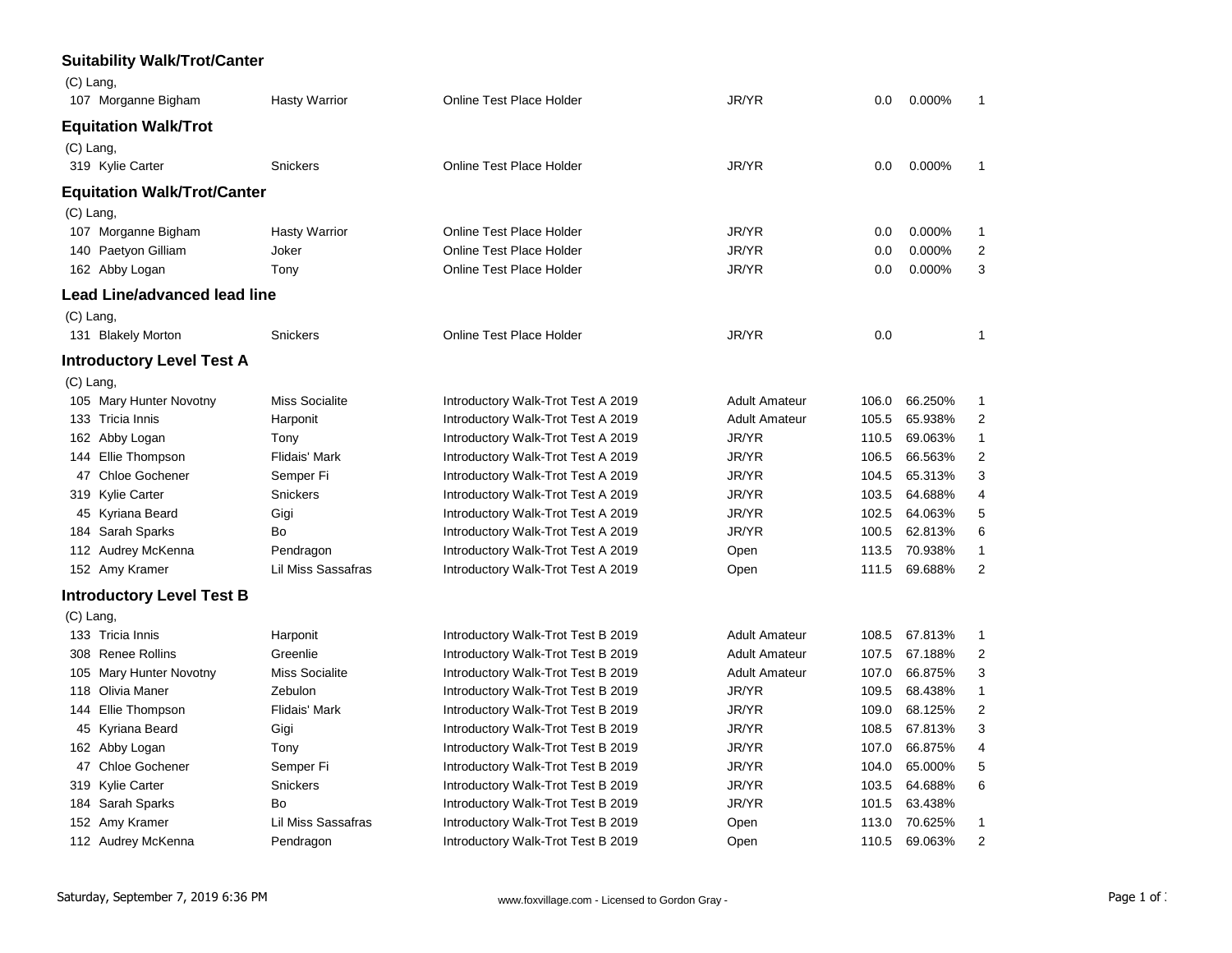## **Introductory Level Test C**

| $(C)$ Lang, |                              |                           |                                    |                      |       |         |                  |
|-------------|------------------------------|---------------------------|------------------------------------|----------------------|-------|---------|------------------|
|             | 105 Mary Hunter Novotny      | <b>Miss Socialite</b>     | Introductory Walk-Trot Test C 2019 | <b>Adult Amateur</b> | 134.5 | 67.250% | 1                |
|             | 308 Renee Rollins            | Greenlie                  | Introductory Walk-Trot Test C 2019 | <b>Adult Amateur</b> | 130.0 | 65.000% | 2                |
|             | 118 Olivia Maner             | Zebulon                   | Introductory Walk-Trot Test C 2019 | JR/YR                | 132.5 | 66.250% | $\mathbf{1}$     |
|             | 152 Amy Kramer               | <b>Lil Miss Sassafras</b> | Introductory Walk-Trot Test C 2019 | Open                 | 133.5 | 66.750% | 1                |
|             | <b>Training Level Test 1</b> |                           |                                    |                      |       |         |                  |
| $(C)$ Lang, |                              |                           |                                    |                      |       |         |                  |
|             | 110 Amy Mullins              | <b>Bellatrix</b>          | Training Level, Test 1 2019        | <b>Adult Amateur</b> | 174.0 | 66.923% | 1                |
|             | 308 Renee Rollins            | Greenlie                  | Training Level, Test 1 2019        | <b>Adult Amateur</b> | 171.0 | 65.769% | $\overline{2}$   |
|             | 129 Anna Droegemueller       | Florentina                | Training Level, Test 1 2019        | JR/YR                | 181.5 | 69.808% | 1                |
|             | 162 Abby Logan               | Tony                      | Training Level, Test 1 2019        | JR/YR                | 174.5 | 67.115% | 2                |
|             | 107 Morganne Bigham          | <b>Hasty Warrior</b>      | Training Level, Test 1 2019        | JR/YR                | 171.0 | 65.769% | 3                |
|             | 118 Olivia Maner             | Zebulon                   | Training Level, Test 1 2019        | JR/YR                | 170.5 | 65.577% | $\overline{4}$   |
| 151         | Sienna Busking               | Sundance                  | Training Level, Test 1 2019        | JR/YR                | 169.5 | 65.192% | 5                |
|             | 340 Alaina Butler            | Kaigenutt                 | Training Level, Test 1 2019        | JR/YR                | 168.5 | 64.808% | 6                |
|             | 140 Paetyon Gilliam          | Joker                     | Training Level, Test 1 2019        | JR/YR                | 167.5 | 64.423% |                  |
|             | 87 Kari Nichols              | Merlin                    | Training Level, Test 1 2019        | Open                 | 173.0 | 66.538% | $\mathbf{1}$     |
|             | <b>Training Level Test 2</b> |                           |                                    |                      |       |         |                  |
| $(C)$ Lang, |                              |                           |                                    |                      |       |         |                  |
|             | 110 Amy Mullins              | <b>Bellatrix</b>          | Training Level, Test 2 2019        | <b>Adult Amateur</b> | 205.0 | 70.690% | 1                |
|             | 308 Renee Rollins            | Greenlie                  | Training Level, Test 2 2019        | <b>Adult Amateur</b> | 192.0 | 66.207% | 2                |
| 129         | Anna Droegemueller           | Florentina                | Training Level, Test 2 2019        | JR/YR                | 218.0 | 75.172% | $\mathbf{1}$     |
|             | 162 Abby Logan               | Tony                      | Training Level, Test 2 2019        | JR/YR                | 200.5 | 69.138% | $\overline{2}$   |
|             | 107 Morganne Bigham          | <b>Hasty Warrior</b>      | Training Level, Test 2 2019        | JR/YR                | 195.5 | 67.414% | 3                |
|             | 340 Alaina Butler            | Kaigenutt                 | Training Level, Test 2 2019        | JR/YR                | 191.5 | 66.034% | 4                |
|             | 151 Sienna Busking           | Sundance                  | Training Level, Test 2 2019        | JR/YR                | 190.0 | 65.517% | 5                |
|             | 140 Paetyon Gilliam          | Joker                     | Training Level, Test 2 2019        | JR/YR                | 186.5 | 64.310% | 6                |
|             | <b>Training Level Test 3</b> |                           |                                    |                      |       |         |                  |
|             | (C) Maloney,                 |                           |                                    |                      |       |         |                  |
|             | 150 Jinny Enkey              | Skip Along Callie         | Training Level, Test 3 2019        | <b>Adult Amateur</b> | 195.5 | 67.414% | 1                |
|             | 110 Amy Mullins              | Bellatrix                 | Training Level, Test 3 2019        | <b>Adult Amateur</b> | 188.5 | 65.000% | $\boldsymbol{2}$ |
|             | 340 Alaina Butler            | Kaigenutt                 | Training Level, Test 3 2019        | JR/YR                | 200.0 | 68.966% | $\mathbf{1}$     |
|             | 129 Anna Droegemueller       | Florentina                | Training Level, Test 3 2019        | JR/YR                | 194.5 | 67.069% | $\overline{2}$   |
|             | 151 Sienna Busking           | Sundance                  | Training Level, Test 3 2019        | JR/YR                | 174.0 | 60.000% | 3                |
|             | 87 Kari Nichols              | Merlin                    | Training Level, Test 3 2019        | Open                 | 189.0 | 65.172% | $\mathbf{1}$     |
|             | 119 Kari Nichols             | Lancelot                  | Training Level, Test 3 2019        | Open                 | 186.0 | 64.138% | 2                |
|             | <b>First Level Test 1</b>    |                           |                                    |                      |       |         |                  |
|             | (C) Maloney,                 |                           |                                    |                      |       |         |                  |
|             | 150 Jinny Enkey              | Skip Along Callie         | First Level, Test 1 2019           | <b>Adult Amateur</b> | 198.5 | 68.448% | 1                |
|             |                              |                           |                                    |                      |       |         |                  |